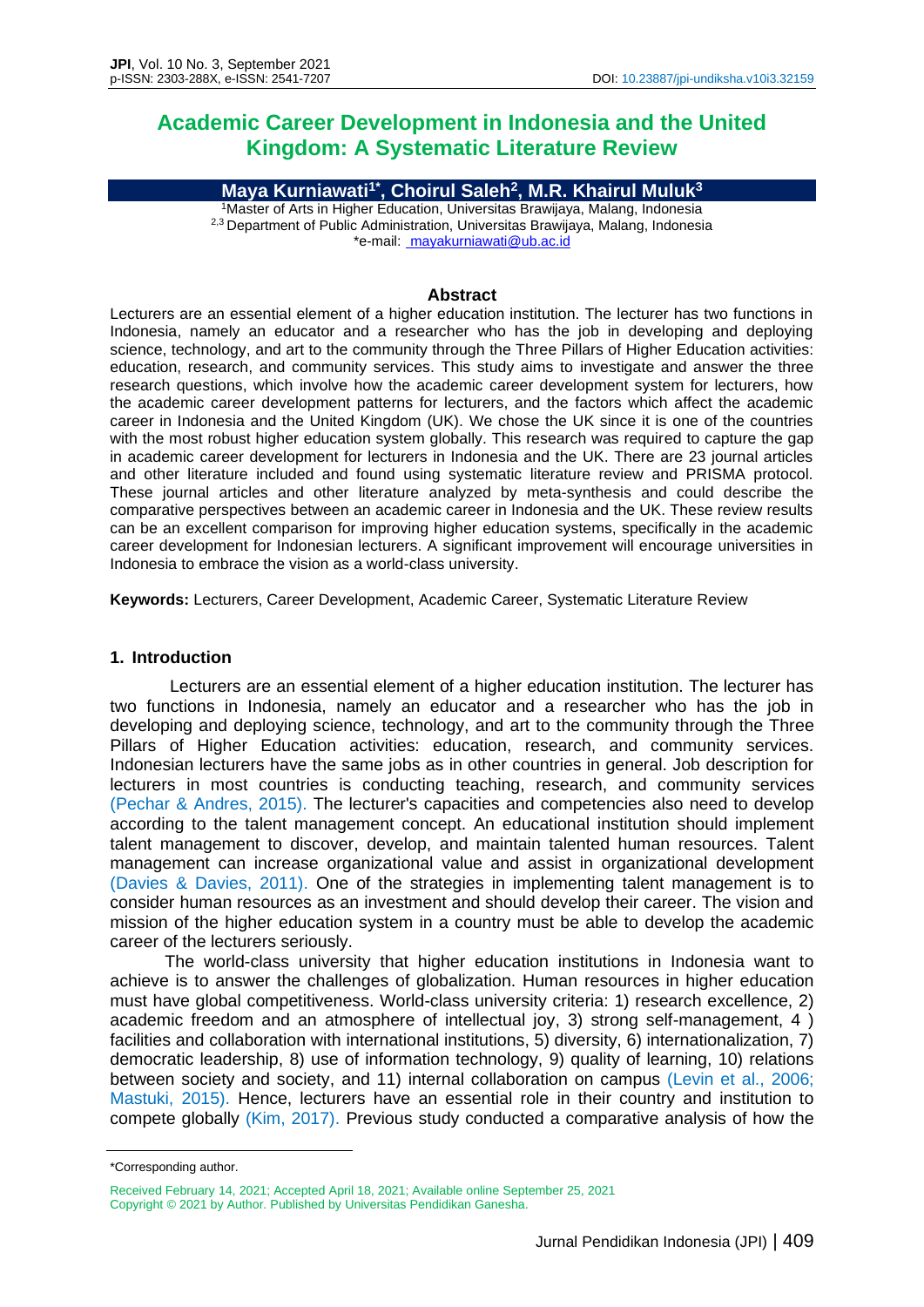academic career system in the European and American countries (Garomssa & Yasmin, 2016). Then, they compared two developing countries, Bangladesh and Ethiopia. The result showed a gap or difference in the educational career systems among European and American countries, Bangladesh and Ethiopia. This previous study shows how the academic career compared to one country to another.

Indonesia's education is far behind other nations because the efficiency, capacity, and expertise of academic human capital have not reached the skills and credentials of the profession and position held (Yuliawati, 2012). The Times Higher Education World's University Ranking 2021 shows evidence that Indonesia higher education institution is lagging. Universitas Indonesia, which is considered the best university in Indonesia, is ranked 801-1000 globally. Institut Teknologi Bandung as the second position and Universitas Brawijaya in the third position in Indonesia is ranked 1001+ globally based on this list. This study compares Indonesia and developed countries with the most robust higher education system and the world-class university, the UK. The QS Higher Education System Strength Rankings in 2018 reported that the UK is the second country with the most robust higher education system in the world. The long history of their higher education can be a tremendous comparative so that Indonesia gains a world-class higher education system. The gradual academics promotion represents improved knowledge for a lecturer (Astuti et al., 2013).

During this period, the comparative study of the career development of Indonesian lecturers and other countries is still rare. The differences between the academic career system in Indonesia and other countries are still vague. There are three fundamental reasons why a review about academic career development is needed (Zacher et al., 2019). First, working as an academic is a unique profession and has challenges compared to other professions. Second, at this time of competition between academics was getting more challenging in their jobs, so they needed to develop their careers. Therefore, a review of academic career development will open their eyes. Third, academic development studies can be very dependent on the field of knowledge. This condition makes it difficult for a lecturer and college leader or higher education policymaker to find a review that can integrate them all.

This review aims to discuss the gaps between the higher education system in Indonesia and the UK. This study answers how the academic career development system for Indonesian and UK lecturers is, how the academic career development pattern for Indonesian and UK lecturers is, and what the influence factors of the academic career development for Indonesian and UK lecturers are. This study provides comprehensive information related to the academic career development for Indonesian and UK lecturers. Eventually, this article can be a supporting reference related to the academic career development decision-making in Indonesia.

## **2. Method**

This study used a systematic literature review. The systematic literature review is a method and process to identify and examine the findings. The aims are to collect and analyze the data from previous studies (Snyder, 2019). The researchers used a systematic literature review since it can answer the research questions in this article. It can also provide current evidence-based information since there are validity and accountability. The systematic literature review steps are: 1) determining the research questions; 2) designing review protocols; 3) determining the articles to be used and conducting a comprehensive search; 4) improving a coding framework; 5) considering the results (Secundo et al., 2020).

The journal articles and other literature were included in the last ten years from 2011 to 2021 to answer the research questions. The sources came from various search engines which contain scientific journals, such as Science Direct, Proquest, and Google Scholar. Moreover, the researchers used Google to find other literature and complete previous related journal articles. The researchers used several keywords related to the research questions. The review protocols used the Preferred Reporting Items for Systematic Reviews and Meta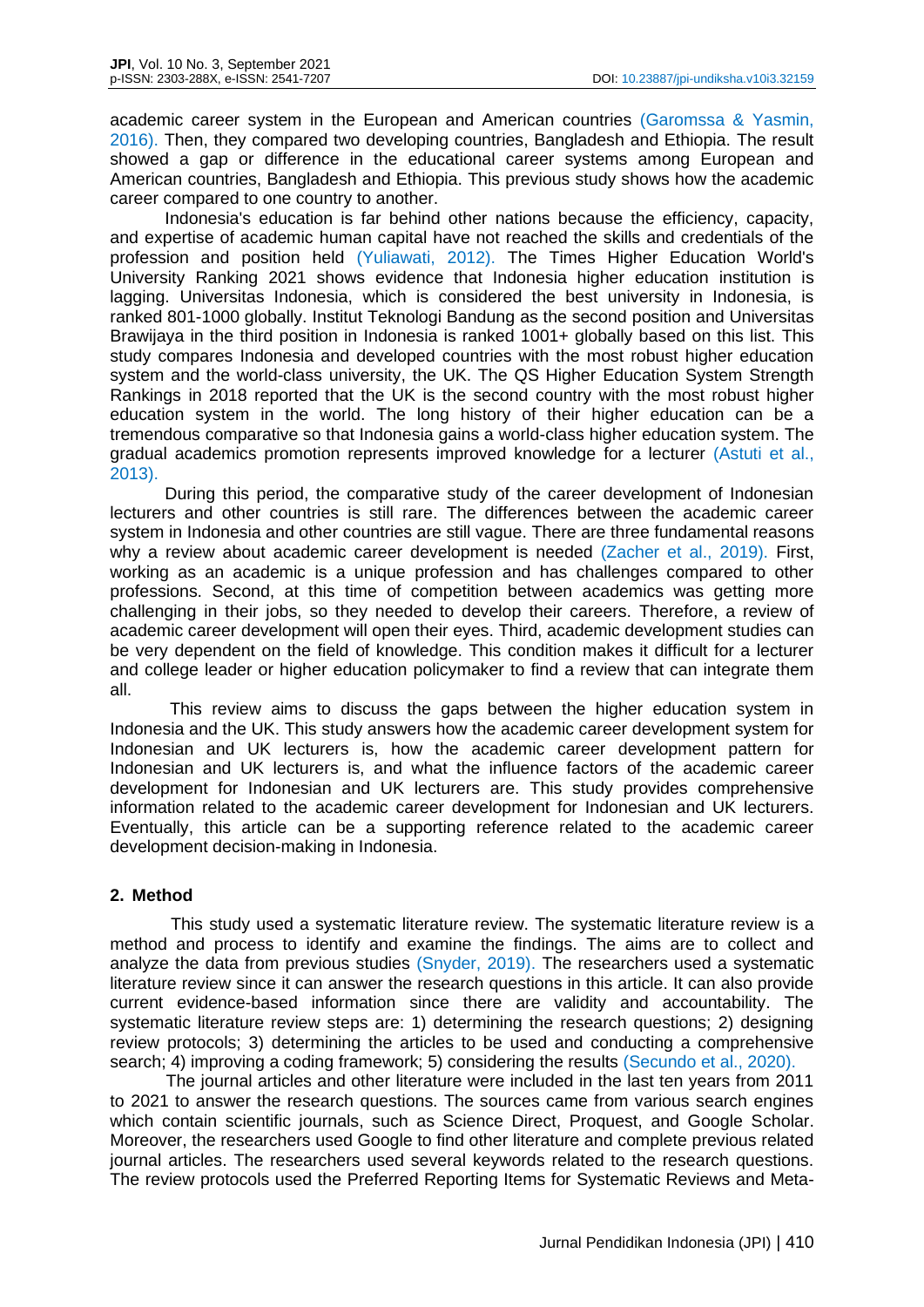Analysis (PRISMA) method. PRISMA is a method to review literature systematically. It started with the flowchart to find the literature. Then, this method assessed the eligibility to obtain comprehensive information from the literature (Liberati et al., 2009). The researchers used meta-synthesis to analyze data qualitatively. Meta-synthesis is a systematic review method with a qualitative approach to synthesize or summarize the research results (Siswanto, 2010). The researchers used Mendeley to organize journal articles and other literature. Further, these were analyzed using ATLAS.ti to compile the framework from the findings easily.

## **3. Result and Discussion**

#### **Results**

This article used Boolean notation as search keywords, involve "AND" and "OR" to be more focused and specific related to the topic in this study. The search keywords used English to find English literature, while the Indonesian literature used Indonesian search keywords. Table 1 shows the search keywords.

| Table 1. Search Keywords and Results in 2011-2021 |  |  |  |
|---------------------------------------------------|--|--|--|
|---------------------------------------------------|--|--|--|

| <b>Search Keywords</b>                         | Journal<br><b>Database</b> | <b>Search</b><br><b>Result</b> |
|------------------------------------------------|----------------------------|--------------------------------|
| ("United Kingdom" OR "UK" OR "British" OR      | <b>Science Direct</b>      | 4,434                          |
| "England") AND ("academic career" OR "academic | Proquest                   | 25,105                         |
| career development")                           |                            |                                |
| "UK academic career"                           | Google                     | 9,810                          |
| "pengembangan karier dosen"                    | Google Scholar             | 64                             |

Most scientific journal articles could not answer the research questions since they did not conform to this study. Consequently, a screening process is essential to do. Screening is a process to examine the literature, whether it conformed to the inclusion criteria or not. The researchers removed the literature if it conformed to the exclusion criteria. Table 2 shows the inclusion and exclusion criteria of this review. Figure 1 is the PRISMA protocol flowchart that shows steps to find the eligible literature.

**Table 2**. The Inclusion and Exclusion Criteria

| <b>Inclusion</b> | The literature discusses Indonesia or UK                                                                         |
|------------------|------------------------------------------------------------------------------------------------------------------|
| <b>Criteria</b>  | The literature publication year was 2011 to 2021                                                                 |
|                  | The literature investigates the career development system.                                                       |
|                  | The literature investigates the similarities and differences of the career<br>development patterns for lecturers |
|                  | The literature investigates the factors that influence the career development                                    |
|                  | of lecturers.                                                                                                    |
| <b>Exclusion</b> | The literature discusses country besides Indonesia or UK                                                         |
| <b>Criteria</b>  | The literature is not in full text                                                                               |
|                  | The literature cannot answer one of the three research questions                                                 |

Figure 1 shows that 23 articles and other literature should be analyzed to answer the research questions. The collected literature consisted of six qualitative studies, nine reviews, two mixed-method studies, and six other literature types. Subsequently, those articles and other literature were analyzed qualitatively using the meta-synthesis method. Based on the findings, there were still few in the UK and Indonesia journal articles that discussed the career development systems in detail related to the research questions. It was in line with the findings that the academic career studies in the UK mostly focused on the early career, the reason for being a lecturer, education, socialization job search, and coaching of doctoral students become lecturer (Carraher et al., 2014).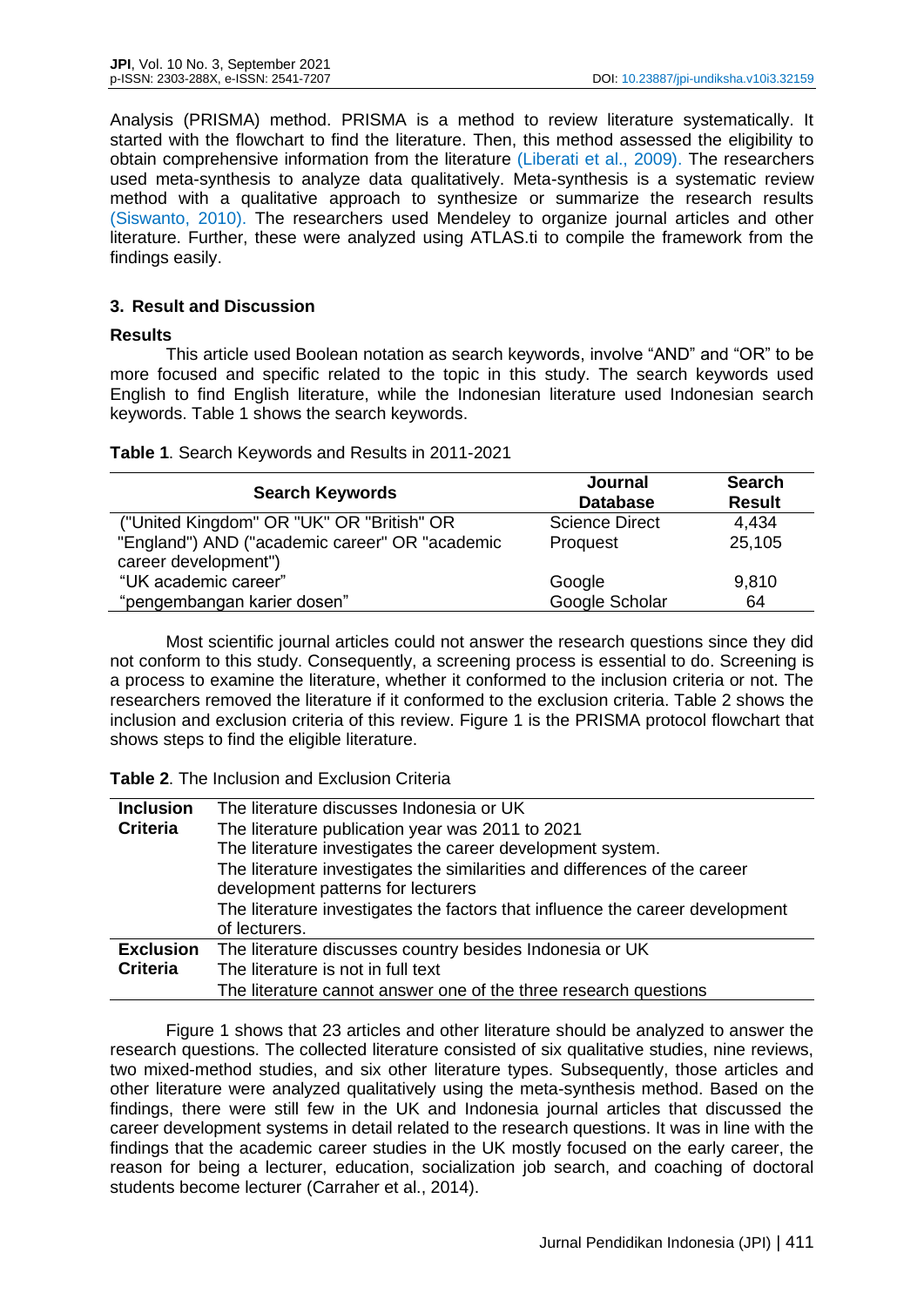

**Figure 1**. The Literature Searching Flowchart using PRISMA Protocol

Nowadays, according to the SINTA (Science and Technology Index) Ministry of Research and Technology/National Research and Innovation Agency, on January 3rd, 2021, the Indonesian lecturer is grouped based on their academic position, starting from lecturer into professors. Meanwhile, there are three academic roles in the UK, namely, teaching-only, teaching and research, research-only. Higher Education Statistics Agency (HESA) UK announced the Higher Education Staff Statistic data about the number of UK lecturer position and role in higher education institutions as follows in Table 3.

**Table 3**. The Number of UK Lecturer Position and Role-Based Full-Time Contract in the academic year of 2018/2019

| <b>Position</b>                  | <b>Teaching Only</b> | Teaching &<br><b>Research</b> | <b>Research Only</b> |
|----------------------------------|----------------------|-------------------------------|----------------------|
| Professor                        | 355                  | 16.055                        | 405                  |
| Senior academics below professor | 680                  | 4.335                         | 150                  |
| Academics with other positions   | 18.890               | 60.490                        | 41.215               |
| Total                            | 19.925               | 80.880                        | 41.770               |

The academic career development pattern in Indonesia is related to the Ministry of Apparatus Reform and Beaurocracy Reform Regulation No. 17 of 2013 in conjunction with Ministry of Apparatus Reform and Beaurocracy Reform No. 46 of 2013. These regulations are roles for civil servant and non-civil servant tenured lecturers. In the previous, it is already explicitly described in Table 4 about the academic promotion process for lecturer and the promotion process of civil servant lecturer. Table 4 shows how academic promotion relates to civil servant rank and classification.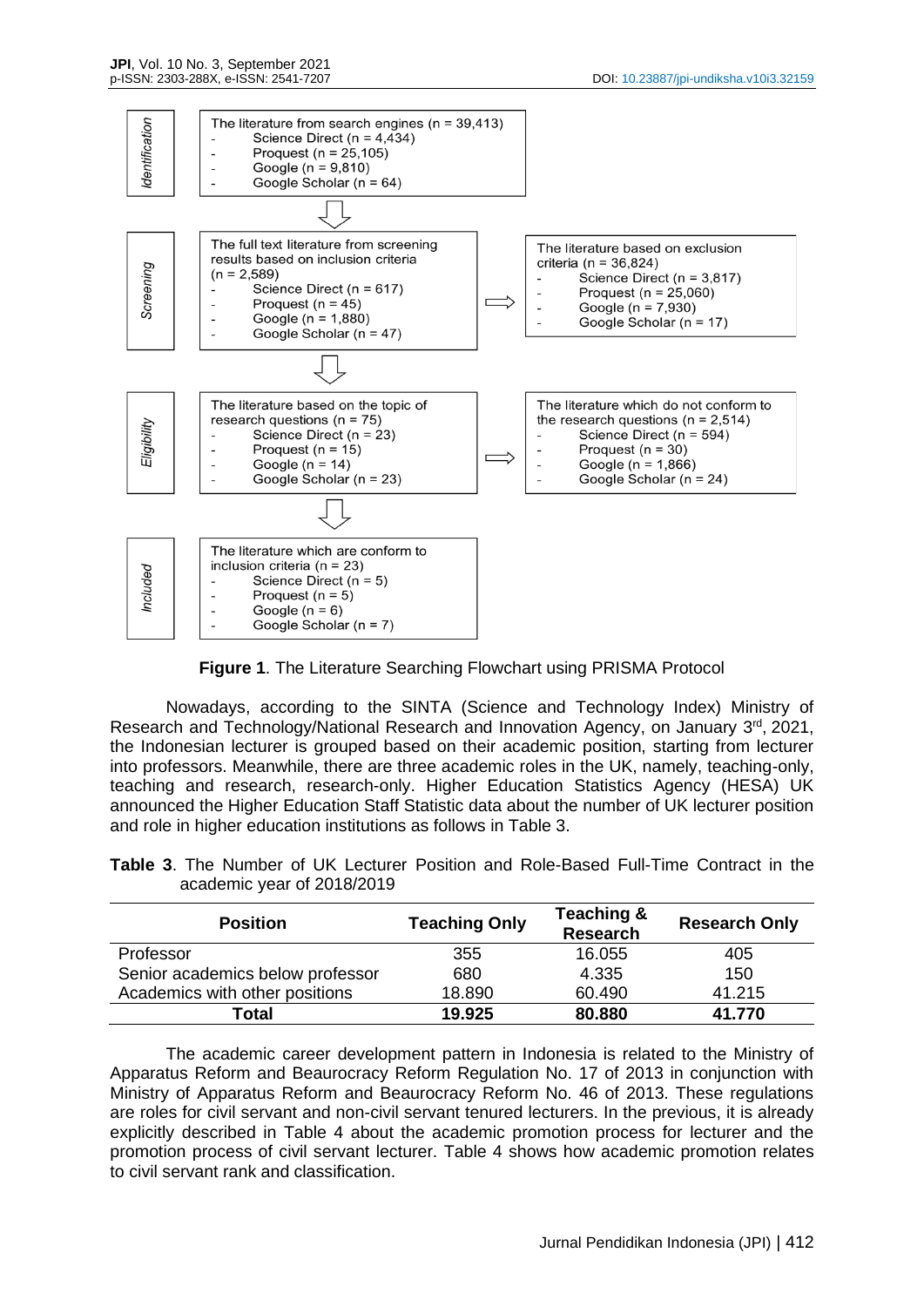| <b>Position</b> | Rank                  | <b>Classification/</b><br>Type | <b>Minimum Cumulative</b><br><b>Credit Point</b> |
|-----------------|-----------------------|--------------------------------|--------------------------------------------------|
| Asisten Ahli    | Penata Muda Tingkat I | III/b                          | 150                                              |
| Lektor          | Penata                | III/c                          | 200                                              |
|                 | Penata Tingkat I      | III/d                          | 300                                              |
|                 | Pembina               | IV/a                           | 400                                              |
| Lektor Kepala   | Pembina Tingkat I     | IV/b                           | 550                                              |
|                 | Pembina Utama Muda    | IV/c                           | 700                                              |
| Profesor        | Pembina Utama Madya   | IV/d                           | 850                                              |
|                 | Pembina Utama         | IV/e                           | 1050                                             |

|  |  | <b>Table 4.</b> The Academic Promotion and The Civil Servant Rank/Classification |
|--|--|----------------------------------------------------------------------------------|
|  |  |                                                                                  |

The UK has a specific academic career design for accomodating researchers. The academic career for a researcher begins with the assistant researcher and continues with fixed-term. In the final career ladder, researchers could be a lecturer (Garomssa & Yasmin, 2016). Figure 2 showed the career ladder of research-only, teaching-and-research, and teaching-only in the UK. In the UK, the academic career ladder is determined based on grades 6 to 9 (Human Resources University of St Andrews, 2021). The grade is a UK stipulation for determining salary. University policies determine the grades and positions for lecturers, and they may be different from each other.



**Figure 2**. The Career Ladder

The comparison between the academic career development system in Indonesia and the UK, as shown in Table 5, can be examined in five aspects: 1) regulation; 2) minimum educational qualification; 3) lecturer status; 4) process; and 5) requirement.

| <b>Aspect</b> | <b>Indonesia</b>                                                                                                                                                                                                                                                                                                                                                                                                                                                                           | <b>UK</b>                                                                                                                                                                                                                                                                                                                                                             |
|---------------|--------------------------------------------------------------------------------------------------------------------------------------------------------------------------------------------------------------------------------------------------------------------------------------------------------------------------------------------------------------------------------------------------------------------------------------------------------------------------------------------|-----------------------------------------------------------------------------------------------------------------------------------------------------------------------------------------------------------------------------------------------------------------------------------------------------------------------------------------------------------------------|
| Regulation    | - The Ministry of Apparatus Reform<br>and Beaurocracy Reform Regulation<br>No. 17 of 2013 jo. Ministry of<br>Apparatus Reform and Beaurocracy<br>Reform No. 46 of 2013 about<br>Functional Position of Lecturer and<br><b>Credit Point</b><br>- The Joint Regulation of Ministry of<br><b>Education and Culture and The</b><br>Head of National Agency of Civil<br>Service No. 4/VIII/PB/2014 and No.<br>24 of 2014 about Provision of<br><b>Implementation Credit Point</b><br>Assessment | The UK has a national<br>regulation on the career<br>development for lecturers and<br>researchers called Framework<br>Agreement with academic<br>classification in grades 6 to 9.<br>However, each university has<br>its autonomy to regulate its<br>institution, including academic<br>career development (lecturer<br>and researcher)<br>(Szromek & Wolniak, 2020). |

**Table 5**. Comparison of Academic Career Development System in Indonesia and the UK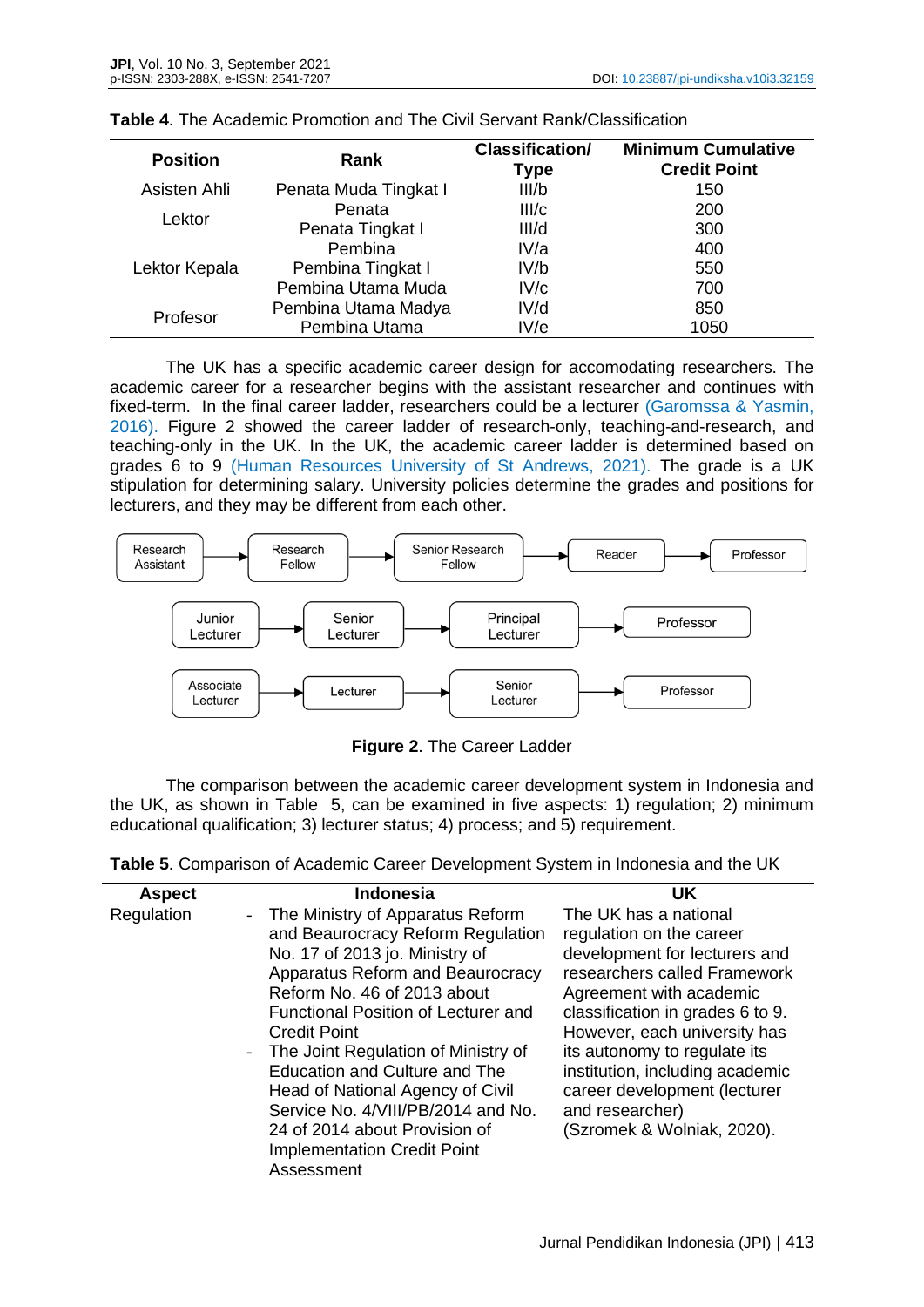| <b>Aspect</b>                                          | <b>Indonesia</b>                                                                                                                                                                                                                                                                                                                                                                                                                                      | <b>UK</b>                                                                                                                                                                                                                                                                                                                                                                                                                                                                                                                                                               |
|--------------------------------------------------------|-------------------------------------------------------------------------------------------------------------------------------------------------------------------------------------------------------------------------------------------------------------------------------------------------------------------------------------------------------------------------------------------------------------------------------------------------------|-------------------------------------------------------------------------------------------------------------------------------------------------------------------------------------------------------------------------------------------------------------------------------------------------------------------------------------------------------------------------------------------------------------------------------------------------------------------------------------------------------------------------------------------------------------------------|
| Minimum                                                | The Ministry of Education and<br>Culture Regulation No. 92 of 2014<br>about Technical Guidelines of<br><b>Implementation Credit Point</b><br><b>Assessment for Functional Position</b><br>of Lecturer<br>The Ministry of National Education<br>Regulation No. 17 of 2010 about<br>Prevention and Resolution of<br><b>Plagiarism in Higher Education</b><br>The Operational Guidelines of Credit<br>Point Assessment for Academic<br>Promotion of 2019 | The minimum educational                                                                                                                                                                                                                                                                                                                                                                                                                                                                                                                                                 |
| Educational<br>Qualification<br><b>Lecturer Status</b> | The minimum educational qualification<br>as a lecturer is a master's degree (S-2).<br>Indonesian lecturers consist of civil<br>servant lecturers, non-civil servant<br>tenured lecturers, peculiar lecturers<br>(professional and retired), and<br>adjunct lecturers (part-time)<br>The academic position consists of<br>tenured lecturers, civil servants and<br>non-civil servants, and professional<br>lecturers and retired.                      | qualification as a lecturer is a<br>holder of a Ph.D. degree.<br>There are three types of<br>academics (lecturer and<br>researcher)<br>Permanent contract<br>Fixed-term contract<br>Part-time contract<br>Academics based on the<br>function (Jenter et al., 2011):<br>Teaching-only<br>Teaching-and-research<br>Research-only                                                                                                                                                                                                                                          |
| Process                                                | Lecturers should compile physical<br>evidence to implement the Three Pillars<br>of Higher Education (Toyibah, 2018).<br>These activities have different credit<br>points. The lecturers should compile<br>credit points related to the academic<br>position requirements (Direktorat<br>Jenderal Sumber Daya IPTEK dan Dikti<br>Kementerian Riset Teknologi dan<br>Pendidikan Tinggi, 2019).                                                          | Fixed-term contract lecturers<br>can be tenured lecturers with<br>a permanent contract if they<br>pass the test (Pechar &<br>Andres, 2015). The<br>academics should spend<br>four years to be a lecturer<br>after finishing their Ph.D.<br>degree, and they should<br>spend 5-6 years to obtain<br>academic promotion (Zhang<br>et al., 2018).<br>Work assessment for<br>academic promotion based<br>on a combination field of 1)<br>research; 2) teaching; 3)<br>impact, scope, knowledge<br>transfer, and technology<br>transfer; and 4) dedication<br>and leadership |
| Requirement                                            | Conforming to the cumulative credit<br>point<br>Conforming to specific requirements<br>and other non-academic<br>requirements                                                                                                                                                                                                                                                                                                                         | Lecturers have to conform to<br>academic career framework<br>regulation in their university.                                                                                                                                                                                                                                                                                                                                                                                                                                                                            |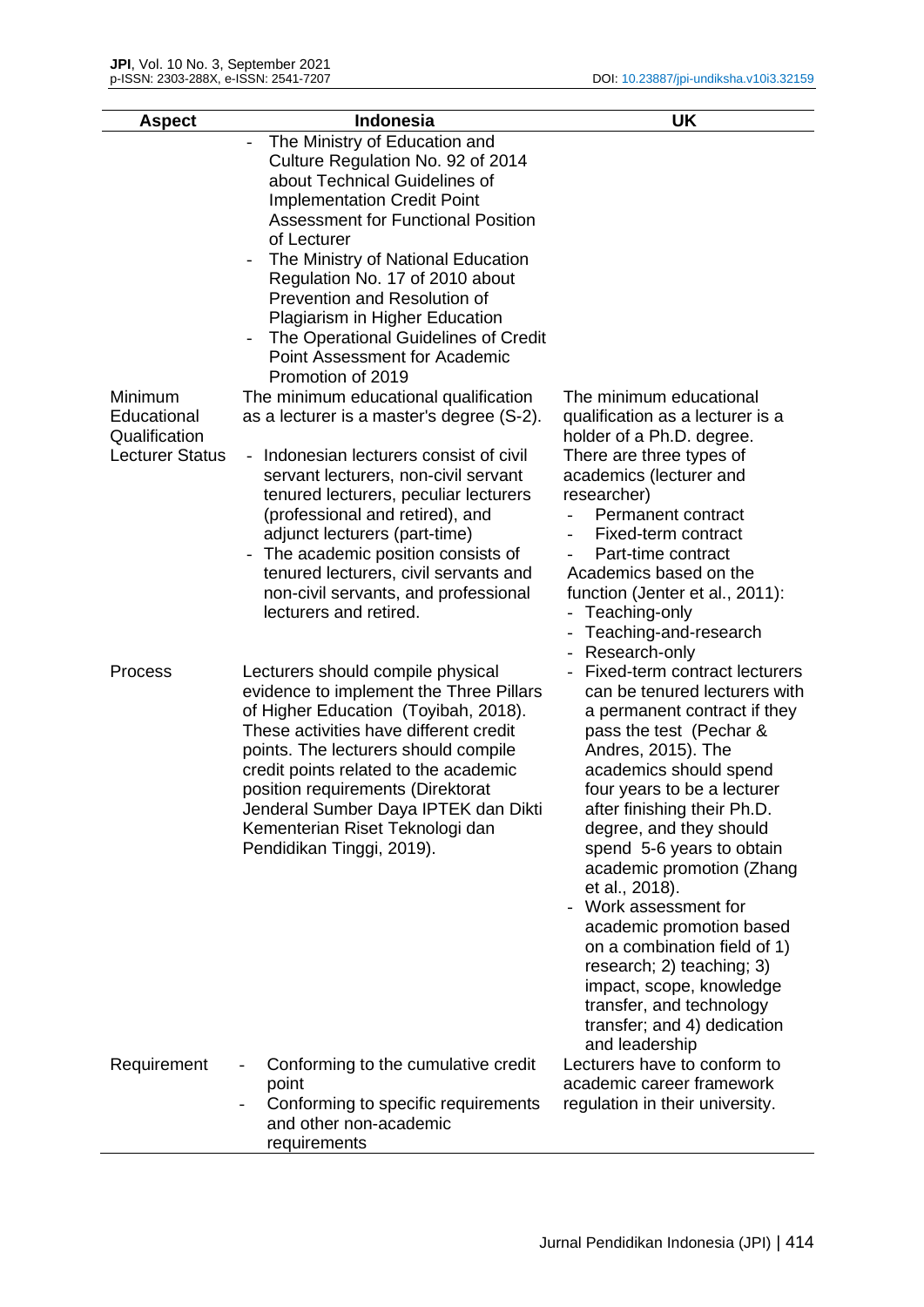#### **Discussion**

The findings show that the higher education system in each country is unique and different. The differences are the types of academic positions, the number of positions, each position's task, the recruitment process, and the career ladder (Frølich et al., 2018). The way of life and the educational systems in Indonesia are different from other countries (Toyibah, 2018). There are five types of higher education institutions in Indonesia: university, polytechnic, institute, college, and academy. These types implement the Three Pillars of Higher Education. The Three Pillars of Higher Education is the responsibility of higher education institutions to implement education and teaching, research, and community services. The UK, as a developed country, has research universities specialized in research. Hence, UK calls educators who work in a university as "academic" in many studies. An academic covers two types: lecturer and researcher. In the 1980s, the UK abolished the permanent academic position, but several professor positions gained a permanent contract (Angermuller, 2017). The determination of permanent and non-permanent contracts based on the academic job. Table 6 shows three academic types in the UK based on the contract and function. The academics in teaching-only are part-time contracts. In contrast, the academics in research-only are fixed-term contracts, and the academics in teaching-andresearch are full-time contracts (Jenter et al., 2011). In the UK, the academic contract used probation. Probation is a fixed-term contract where the academics gain a permanent contract by assessing (Garomssa & Yasmin, 2016). It means that the contract will discontinue when the academics do not conform to the contract requirements or performances.

The academic career design is fundamental to the academic career development pattern. The academic career development pattern success depends on the educational qualifications, the probation period before being a tenured lecturer, and the transparent and predictable career ladder (Garomssa & Yasmin, 2016). The academic career development pattern plays roles as a conveyor of institutional strategic goals, an creator of effective and efficient human resources, and counterbalanced competition (Bennett, 2015). This systematic literature review shows that most of the literature discussed the affecting factors of academic career development for lecturers. The analysis results show that Indonesia and the UK had similar affecting factors because lecturers in Indonesia and the UK had similar main tasks and functions, namely implementing teaching, research, and community services. Those factors could be classified into two types, involve internal and external factors. Internal factors come from the lecturer itself. The internal factors are academic status, intrinsic motivation, outcome, educational qualification, negotiation skill, and activeness.

The academics difficulties in obtaining a permanent contract affect anxiety in the UK, especially for young academics. Anxiety includes the uncertainty of the future (Garomssa & Yasmin, 2016). This condition made the high competition between academics. The high motivation academics would work hard with more workloads. One of the motivations is gaining a permanent contract. This motivation could be a reason why the UK has a better higher education system than Indonesia. In Indonesia, civil servant lecturers cause academics to feel more secure about their future. The comfort and secure feeling reduced the ability to think creatively and innovatively. This condition resulted in the quality of the higher education system becoming difficult to compete globally. However, this status could also support Indonesian lecturers to work well without thinking about their future careers. Intrinsic motivation comes from the individual inside. High and low motivation will affect academic development. Intrinsic motivation can obstruct the lecturer's career, for example, a lack of enthusiasm to change their academic viewpoint and attitudes. The lack of motivation and eagerness to improve and their teaching activities impact the lack of time to conduct research and community services (Mulawarman et al., 2016). On the other hand, this motivation can encourage lecturer career development since it will release discipline, persistence, and accuracy characteristics (Astuti et al., 2013). The other characteristics that can encourage their career are prioritizing tasks, working hard, and willing to sacrifice (Beigi et al., 2018).

The outcome is one of the essential factors in the lecturer career, such as scientific work (Lestari AS, 2015). A lecturer should create scientific work to publish, for example, in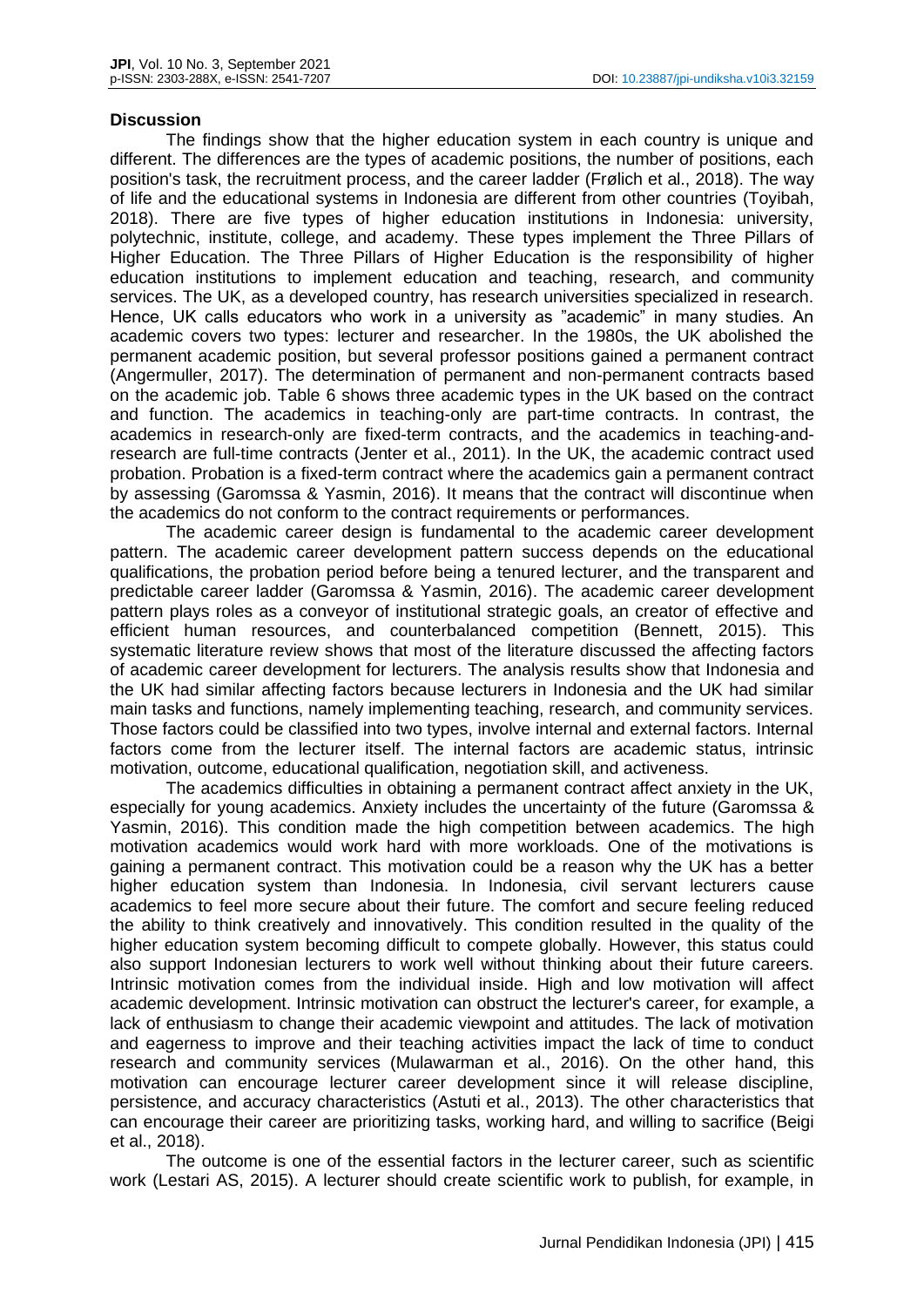making scientific papers on scientific research and improving knowledge or innovative products for society. Educational qualification is an essential factor in career development. In Indonesia, lecturers with master's degrees have to increase their educational qualifications to develop their academic careers (Astuti et al., 2013). This higher qualification is needed because intellectual capital affects work behavior and lecturer performance significantly (Rahim et al., 2017). Negotiation skill is also essential in academic career development for lecturers. A lecturer must conduct a good negotiation, such as obtaining research funding or collaboration in an international environment. It will assist him/her better than other lecturers (Kim, 2017). A lecturer should search and participate in supporting activities actively. These activities will support the lecturer's career development—for example, the first, attending scientific conferences. Scientific conferences are an excellent medium for sharing knowledge, improving knowledge, expanding social networks, increasing productivity, and tutoring young lecturers (Sanders et al., 2020). Second, lecturers can attend research grant activities to get research funding.

External factors are factors beyond the individual. The external factors are work environment, academic movement, gender, mentoring, and professional network. The work environment can interrupt and encourage career development for lecturers. The work environment should be conducive, fun, and secure, encouraging lecturer performance. Meanwhile, the cheerless work environment decreased career development (Ranieri et al., 2016). For example, Gadjah Mada University supported career development by providing grants for further studies, domestic and abroad. They also provided an incentive for research and publication activities, collaborated with Educational Fund Management Institution (Lembaga Pengelola Dana Pendidikan or LPDP) to accelerate more Ph.D. degree lecturers. Provide facilities for increasing knowledge and insight through dialogues, scientific conferences, and many others. Other universities in Indonesia also implemented it. The academic movement caused academic career development to be very competitive (Kim, 2017). The academic movement is conducting lecturers transfer from a country to another. Today, lecturers compete both nationally and internationally. International lecturers have the potential to build a better career. Knowledge and culture networks can also enhance academics careers significantly. All academics compete to gain their remarkable career. Therefore, foreign academics are more considered in Indonesia since they have more networks and experiences (Toyibah, 2018).

Gender is one of the issues that affect a career. The female lecturers' career disruption sources are personal problems, staff regulations, work environment, and culture (Mulawarman et al., 2016). In Indonesia and the UK, gender becomes an external factor since the environmental and cultural factors. Based on empirical research, female academics prefer to teach than research. They consider teaching since it has a flexible time (Edmunds et al., 2016). However, several female lecturers can develop their careers optimally even though they made some sacrifices. Mentoring from senior lecturers plays an essential role in young lecturers' career development (Ranieri et al., 2016). Most lecturers cannot work independently. They should have a professional network to accomplish their work and develop their career. Therefore, teamwork is a need for all professions, including lecturers. Teamwork is useful for generating opportunities and innovations in increasing knowledge and influencing significant career development (Ansmann et al., 2014).

All of the findings indicated a gap between the career development systems for lecturers in Indonesia and the UK. This review's findings are related to the previous study (Garomssa & Yasmin, 2016; Kim, 2017; Pechar & Andres, 2015; Zacher et al., 2019). Based on Table 6, Indonesian regulations cause the lecturers to feel challenging to fulfill the regulations. Besides, the career development for Indonesian lecturers has many aspects, so that it requires a long process and time-consuming. On the other hand, in the UK academic career model put more emphasis on academic skill to work internationally. Massive internationalization in UK higher education system made them have an excellent reputation in the world. That is why the UK has many world-class universities. The difference between tenure-track in Indonesia and probation model in the UK shows the uniqueness of academic career development in each country (Garomssa & Yasmin, 2016). Indonesia and the UK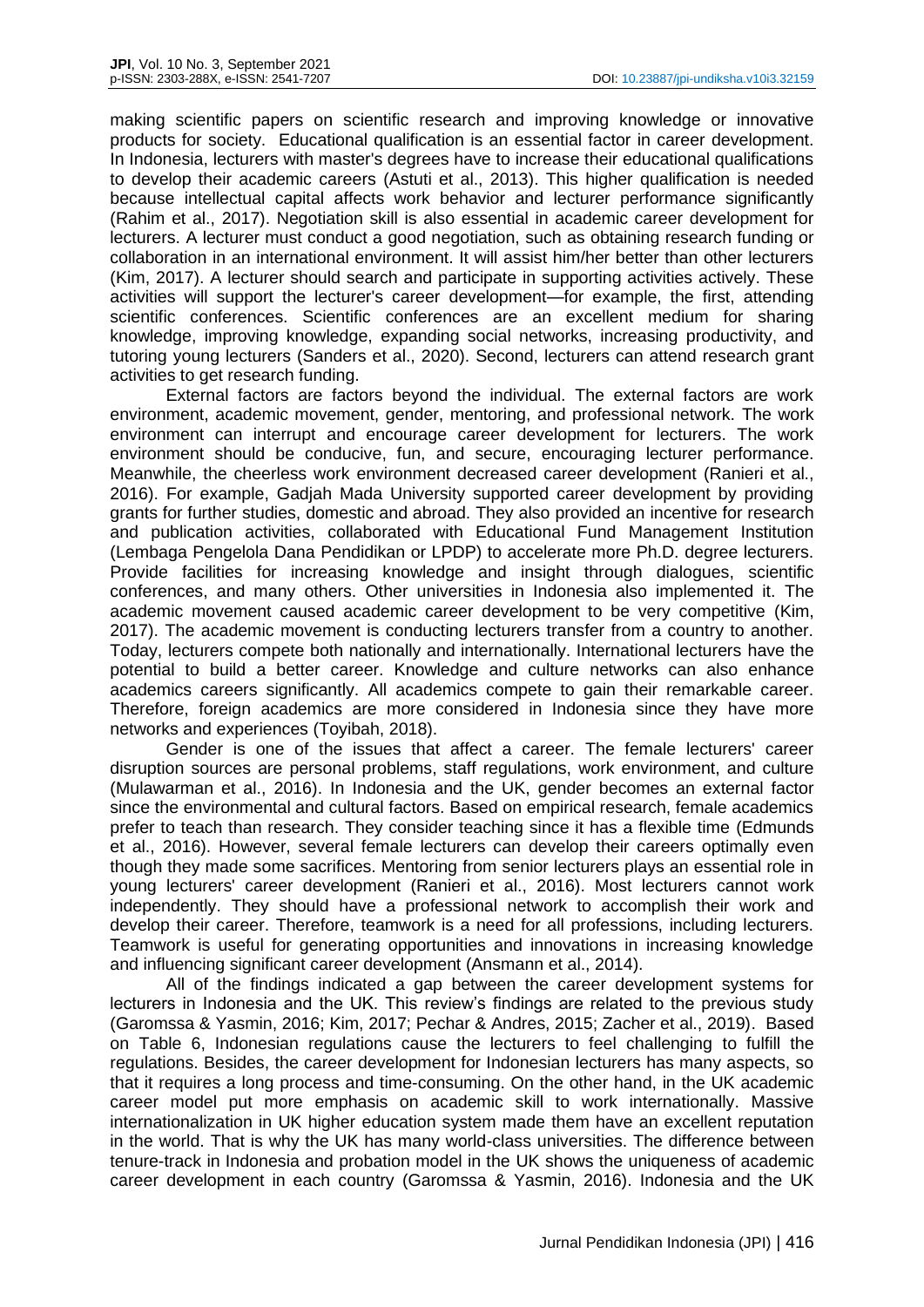have the same factors in academic career development. The factors are suitable with the study that factors that affect academic professions are the ability and motivation of individuals, working conditions, organizations, policies, and other things that affect developments (e.g., country's regulations, organizational culture, or public services) (Zacher et al., 2019). Besides the differences, Indonesia and the UK have a similar goal. Academic career development is an individual investment to increase human capital in higher education institutions (Lestari AS, 2015). The biggest challenge is junior academics. Young lecturers should be involved in work programs as gradual and continuous learning (Satori & Suryana, 2013). The government higher education programs in 2020-2025 are increasing international competitiveness. In Indonesia, the mandate of a vision for world-class universities appears in the Higher Education Long Term Strategy (HELTS) (Astuti et al., 2013), but implementing this policy is not maximal yet.

## **4. Conclusions and Suggestions**

Lecturers, as academics, are an essential aspect of the higher education system. Therefore, career development for a lecturer is vital for improving higher education quality. This systematic literature review generated a comparative study of academic career development in Indonesia and the UK. The results of the review were able to answer the three research questions. The gaps in career development systems between Indonesia and the UK because of the different challenges. The different career development patterns in Indonesia and UK illustrate how the career development system in each country and becomes one of the country's uniqueness. In Indonesia and the UK, there are some factors in the career development for lecturers, internal and external factors. The internal factors are academic status, intrinsic motivation, outcome, educational qualification, negotiation skill, and activeness. The external factors are work environment, academic movement, gender, mentoring, and professional network. This review results do not mean that Indonesia should follow all the UK methods. However, Indonesia can combine good aspects from the UK, specifically on internationalization, with the good aspects of Indonesia. Indonesia should take serious consideration and implement internationalization policy in the higher education system. Internationalization is the best way to achieve a world-class university, and the lecturers become a vital part of it. Academic career development should become one of the focus fields of research because the career development revolution is a long process. We need to investigate in-depth to find the best formula for a country.

## **5. Acknowledgements**

We are grateful to the PasTi Scholarship of the Ministry of Education and Culture, which generously allowed the corresponding author to study in Master of Arts in Higher Education, Faculty of Administrative Science, Universitas Brawijaya, and facilitate in finishing this study

# **References**

- Angermuller, J. (2017). Academic careers and the valuation of academics. A discursive perspective on status categories and academic salaries in France as compared to the U.S., Germany and Great Britain. *Higher Education*, *73*(6), 963–980. https://doi.org/10.1007/s10734-017-0117-1.
- Ansmann, L., Flickinger, T. E., Barello, S., Kunneman, M., Mantwill, S., Quilligan, S., Zanini, C., & Aelbrecht, K. (2014). Career development for early career academics: Benefits of networking and the role of professional societies. *Patient Education and Counseling*, *97*(1), 132–134. https://doi.org/10.1016/j.pec.2014.06.013.
- Astuti, D. A., B., D. T. F. L., Sudarsono, Arifiantini, I., Kusmana, C., Suprihatin, Hartana, A., Sinaga, B. M., & Khomsan, A. (2013). *Naskah Akademik Pengembangan Karier Dosen*.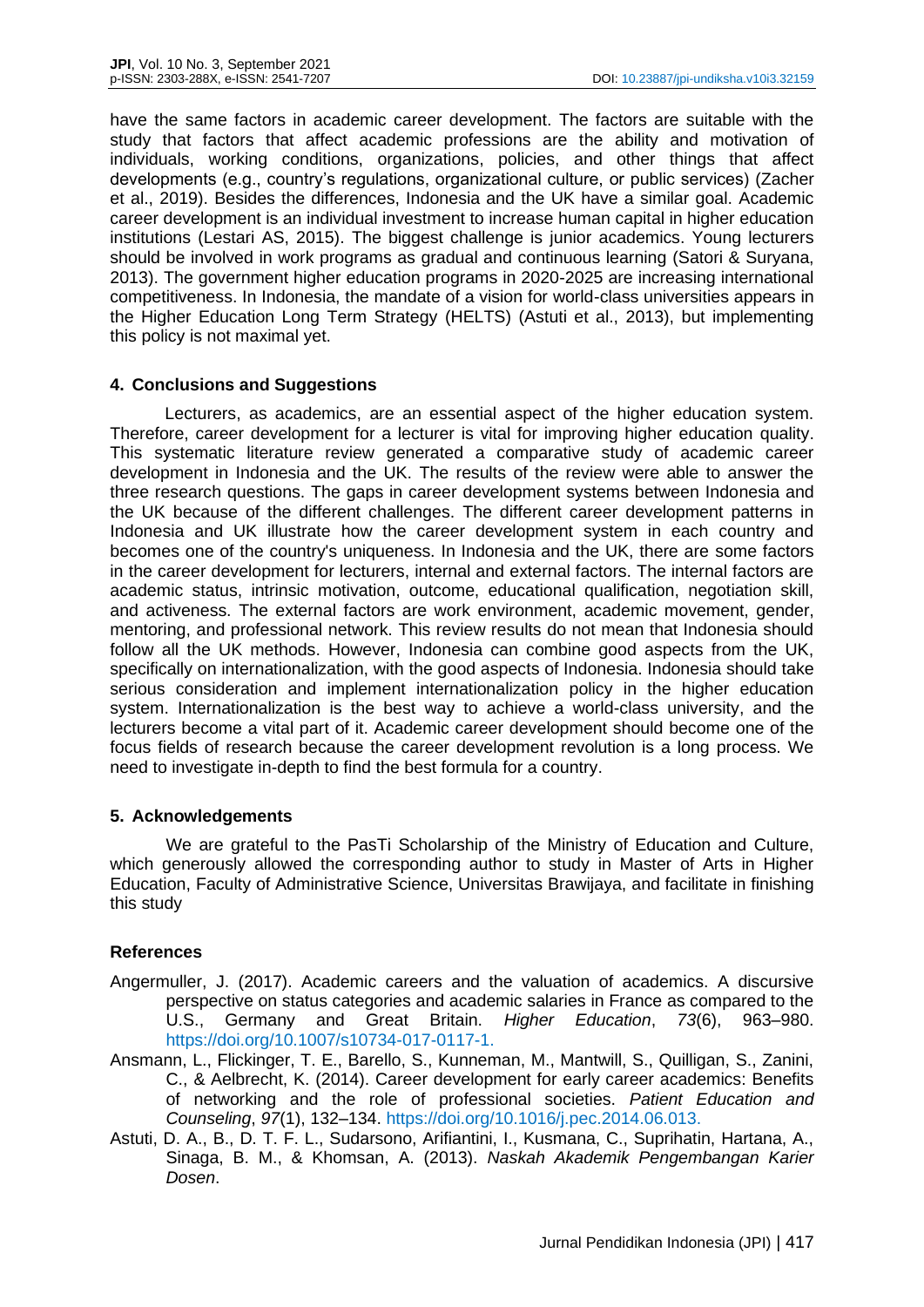- Beigi, M., Shirmohammadi, M., & Arthur, M. (2018). Intelligent career success: The case of distinguished academics. *Journal of Vocational Behavior*, *107*(August 2017), 261– 275. https://doi.org/10.1016/j.jvb.2018.05.007.
- Bennett, Matthew, R. (2015). *Academic Career Frameworks : Key to Change ? A Case Study from Bournemouth University*.
- Carraher, S. M., Crocitto, M. M., & Sullivan, S. (2014). A kaleidoscope career perspective on faculty sabbaticals. *Career Development International*, *19*(3), 295–313. https://doi.org/10.1108/CDI-04-2013-0051.
- Davies, B., & Davies, B. J. (2011). Talent management in education. In *Talent Management in Education*. SAGE Publications. https://doi.org/10.4135/9781446250907.
- Edmunds, L. D., Ovseiko, P. V., Shepperd, S., Greenhalgh, T., Frith, P., Roberts, N. W., Pololi, L. H., & Buchan, A. M. (2016). Why do women choose or reject careers in academic medicine? A narrative review of empirical evidence. *The Lancet*, *388*(10062), 2948–2958. https://doi.org/10.1016/S0140-6736(15)01091-0.
- Frølich, N., Wendt, K., Reymert, I., Tellmann, S. M., Elken, M., Kyvik, S., & Vabø, A. (2018). *Academic career structures in Europe*. Nordic Institute for Studies in Innovation, Research and Education (NIFU).
- Garomssa, H. D., & Yasmin, N. (2016). One size fits all? A comparative analysis of developed countries academic career models with developing countries. *Working Papers in Higher Education Studies*, *2*(1), 1–20.
- Jenter, A., Keller, A., Carr, H., & Pipping, G. C. (2011). *Quality in Academia and Life: A joint strategy to improve Work-Life Balance by GEW, UCU and SULF* (F. Gützkow (ed.)). Gewerkschaft Erziehung und Wissenschaft The German Education Union National.
- Kim, T. (2017). Academic mobility, transnational identity capital, and stratification under conditions of academic capitalism. *Higher Education*, *73*(6), 981–997. https://doi.org/10.1007/s10734-017-0118-0.
- Lestari AS, D. (2015). Pengembangan kinerja dan karir akademik. *Kinerja*, *12*(2), 71–83.
- Levin, H. M., Jeong, D. W., & Ou, D. (2006). What is a World Class University? *2006 Conference of the Comparative & International Education Society*.
- Liberati, A., Altman, D. G., Tetzlaff, J., Mulrow, C., Gøtzsche, P. C., Ioannidis, J. P. A., Clarke, M., Devereaux, P. J., Kleijnen, J., & Moher, D. (2009). The PRISMA statement for reporting systematic reviews and meta-analyses of studies that evaluate healthcare interventions: explanation and elaboration. *BMJ (Clinical Research Ed.)*, *339*. https://doi.org/10.1136/bmj.b2700.
- Mastuki. (2015). *World Class University: Obsesi atau Mimpi?*
- Mulawarman, W. G., Karim, A., & Sulistyowati, E. D. (2016). *Penerapan Model Analisis Gender Sara H. Longwee Pada Kajian Persoalan Dosen Perempuan Dalam Jabatan Fungsional Di Perguruan Tinggi*.
- Pechar, H., & Andres, L. (2015). Academic Careers in Comparative Perspective. In *International Encyclopedia of the Social & Behavioral Sciences: Second Edition* (Second Edi, Vol. 1). Elsevier. https://doi.org/10.1016/B978-0-08-097086-8.03001-4.
- Rahim, A. R., Jusriadi, E., & -, R. (2017). Role of Intellectual Capital and Work Behavior in Supporting Lecturer's Performance. *Review of European Studies*, *9*(3), 117. https://doi.org/10.5539/res.v9n3p117.
- Ranieri, V., Barratt, H., Fulop, N., & Rees, G. (2016). Factors that influence career progression among postdoctoral clinical academics: A scoping review of the literature. *BMJ Open*, *6*(10), 1–7. https://doi.org/10.1136/bmjopen-2016-013523.
- Sanders, K., Kraimer, M. L., Greco, L., Morgeson, F. P., Budhwar, P. S., Sun, J. M. (James), Shipton, H., & Sang, X. (2020). Why academics attend conferences? An extended career self-management framework. *Human Resource Management Review*, *October*, 100793. https://doi.org/10.1016/j.hrmr.2020.100793.
- Satori, H. D., & Suryana, A. (2013). Peningkatan Kualitas Kerja Melalui Pola Pembinaan (Capacity Building) Dosen Muda pada Program Studi Administrasi Pendidikan SPS UPI. *Jurnal Penelitian Pendidikan UPI*, *13*(1), 124831.
- Secundo, G., Rippa, P., & Cerchione, R. (2020). Digital Academic Entrepreneurship: A